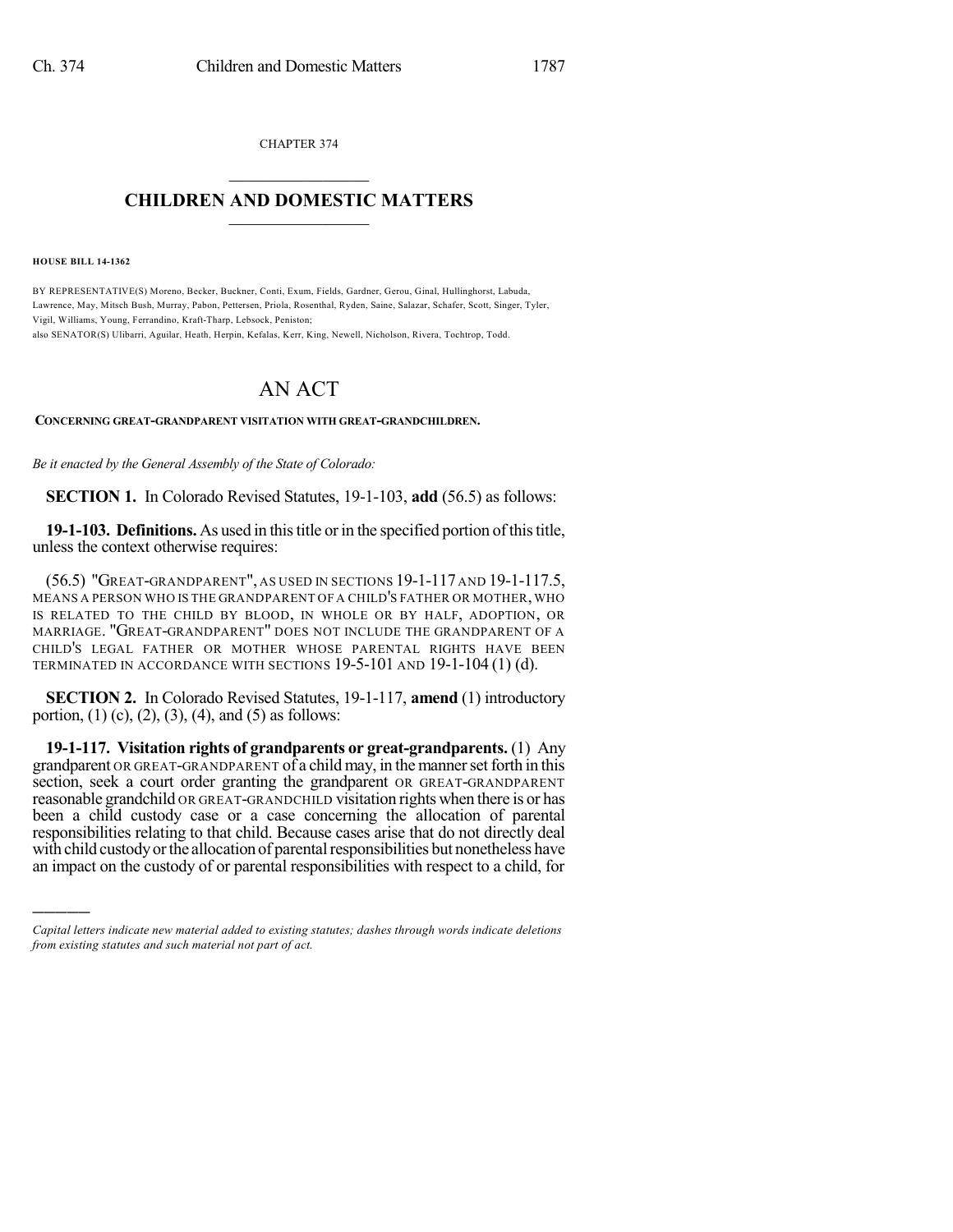the purposes of this section, a "case concerning the allocation of parental responsibilities with respect to a child" includes any of the following, whether or not child custody was or parental responsibilities were specifically an issue:

(c) That the child's parent, who is the child of the grandparent OR GRANDCHILD OF THE GREAT-GRANDPARENT, has died.

(2) A party seeking a grandchild OR GREAT-GRANDCHILD visitation order shall submit, together with his or her motion for visitation, to the district court for the district in which the child resides an affidavit setting forth facts supporting the requested order and shall give notice, together with a copy of his or her affidavit, to the party who has legal custody of the child or to the party with parental responsibilities as determined by a court pursuant to article 10 of title 14, C.R.S. The party with legal custody or parental responsibilities as determined by a court pursuant to article 10 of title 14, C.R.S., may file opposing affidavits. If neither party requests a hearing, the court shall enter an order granting grandchild OR GREAT-GRANDCHILD visitation rights to the petitioning grandparent OR GREAT-GRANDPARENT only upon a finding that the visitation is in the best interests of the child. A hearing shall be held if either party so requests or if it appearsto the court that it is in the best interests of the child that a hearing be held. At the hearing, parties submitting affidavits shall be allowed an opportunity to be heard. If, at the conclusion of the hearing, the court finds it is in the best interests of the child to grant grandchild OR GREAT-GRANDCHILD visitation rights to the petitioning grandparent OR GREAT-GRANDPARENT, the court shall enter an order granting such rights.

(3) No A grandparent OR GREAT-GRANDPARENT  $\frac{may}{day}$  SHALL NOT file an affidavit seeking an order granting grandchild OR GREAT-GRANDCHILD visitation rights more than once every two years absent a showing of good cause. If the court finds there is good cause to file more than one such affidavit, it shall allow such additional affidavit to be filed and shall consider it. The court may order reasonable attorney fees to the prevailing party. The court may not make any order restricting the movement of the child if such restriction is solely for the purpose of allowing the grandparent OR GREAT-GRANDPARENT theopportunityto exercise hisgrandchild OR GREAT-GRANDCHILD visitation rights.

(4) The court may make an order modifying or terminating grandchild OR GREAT-GRANDCHILD visitation rights whenever such order would serve the best interests of the child.

(5) Any order granting or denying parenting time rights to the parent of a child shall not affect visitation rights granted to a grandparent OR GREAT-GRANDPARENT pursuant to this section.

**SECTION 3.** In Colorado Revised Statutes, 19-1-117.5, **amend** (1) introductory portion, (1) (b), (2) (d) introductory portion, (2) (d) (III), and (2) (f) as follows:

**19-1-117.5. Disputes concerning grandparent or great-grandparent visitation.** (1) Upon a verified motion by a grandparent OR GREAT-GRANDPARENT who has been granted visitation or upon the court's own motion alleging that the person with legal custody or parental responsibilities of the child as determined by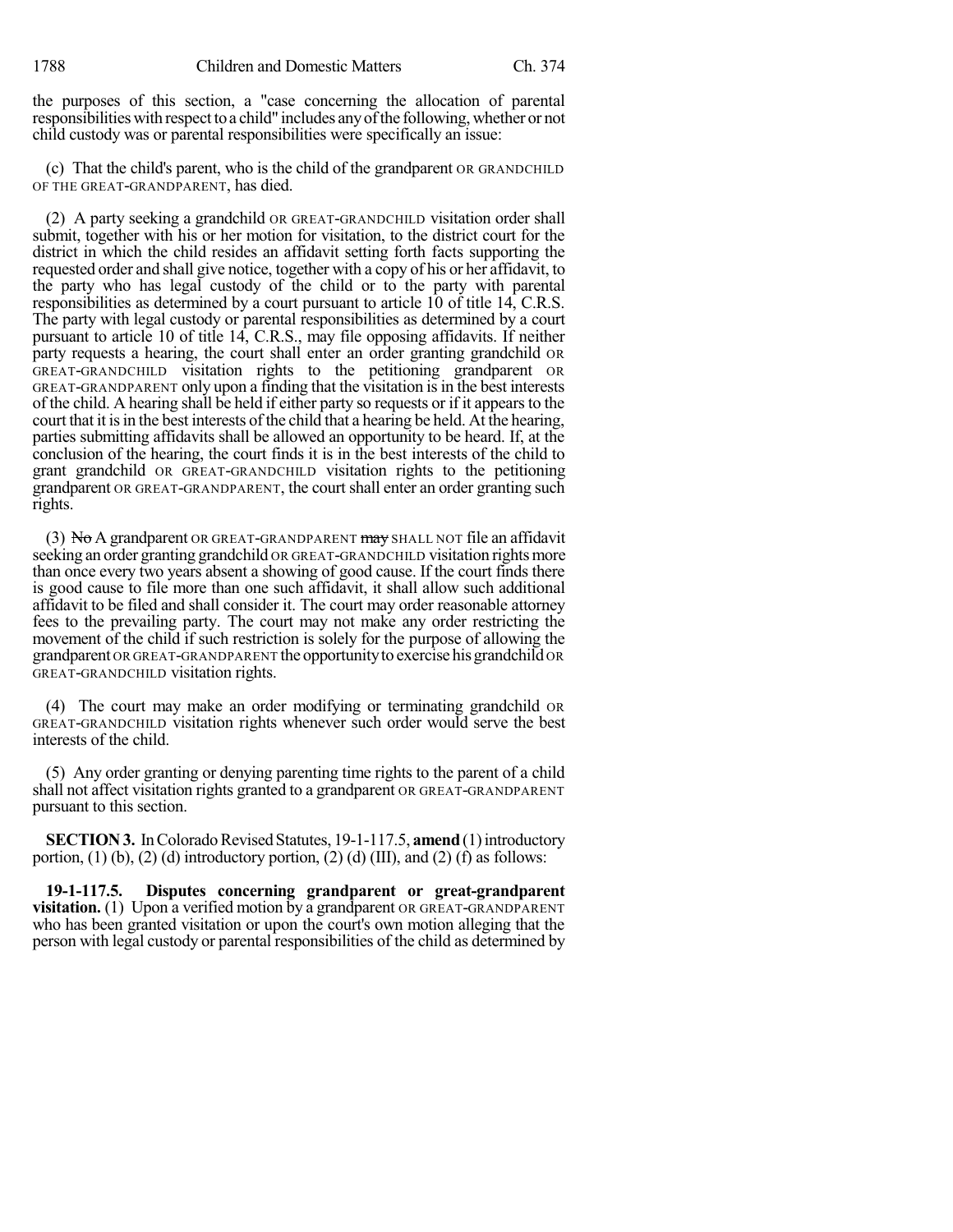a court pursuant to article 10 of title 14, C.R.S., with whom visitation has been granted is not complying with a grandparent OR GREAT-GRANDPARENT visitation order orschedule, the courtshall determine fromthe verified motion, and response to the motion, if any, whether there has been or is likely to be a substantial and continuing noncompliance with the grandparent OR GREAT-GRANDPARENT visitation order or schedule and either:

(b) Set the matter for hearing with notice to the grandparent OR GREAT-GRANDPARENT and the person with legal custody or parental responsibilities of the child as determined by the court of the time and place of the hearing; or

(2) After the hearing, if a court finds that the person with legal custody or parental responsibilities of the child as determined by the court has not complied with the visitation order or schedule and has violated the court order, the court, in the best interests of the child, may issue orders which may include but need not be limited to:

(d) Requiring that makeup visitation be provided for the aggrieved grandparent or GREAT-GRANDPARENT AND child under the following conditions:

(III) That such visitation is in the manner chosen by the aggrieved grandparent OR GREAT-GRANDPARENT if it is in the best interests of the child;

(f) Awarding to the aggrieved party, where appropriate, actual expenses, including attorney fees, court costs, and expenses incurred by a grandparent OR GREAT-GRANDPARENT because of the other person's failure to provide or exercise court-ordered visitation. Nothing in this section shall preclude a party's right to a separate and independent legal action in tort.

**SECTION 4.** In Colorado Revised Statutes, 14-10-129, **amend** (1) (b) (I) as follows:

**14-10-129. Modification of parenting time.** (1) (b) (I) The court shall not restrict a parent's parenting time rights unless it finds that the parenting time would endanger the child's physical health or significantly impair the child's emotional development. In addition to a finding that parenting time would endanger the child's physical health or significantly impair the child's emotional development, in any order imposing or continuing a parenting time restriction the court shall enumerate the specific factual findings supporting the restriction. Nothing in this section shall be construed to affect grandparent OR GREAT-GRANDPARENT visitation granted pursuant to section 19-1-117, C.R.S.

**SECTION 5.** In Colorado Revised Statutes, **amend** 14-10-131.8 as follows:

**14-10-131.8. Construction of 1999 revisions.** The enactment of the 1999 revisions to this article does not constitute substantially changed circumstances for the purposes of modifying decrees involving child custody, parenting time, or grandparent visitation. Any action to modify any decree involving child custody, parenting time, grandparent OR GREAT-GRANDPARENT visitation, or a parenting plan shall be governed by the provisions of this article.